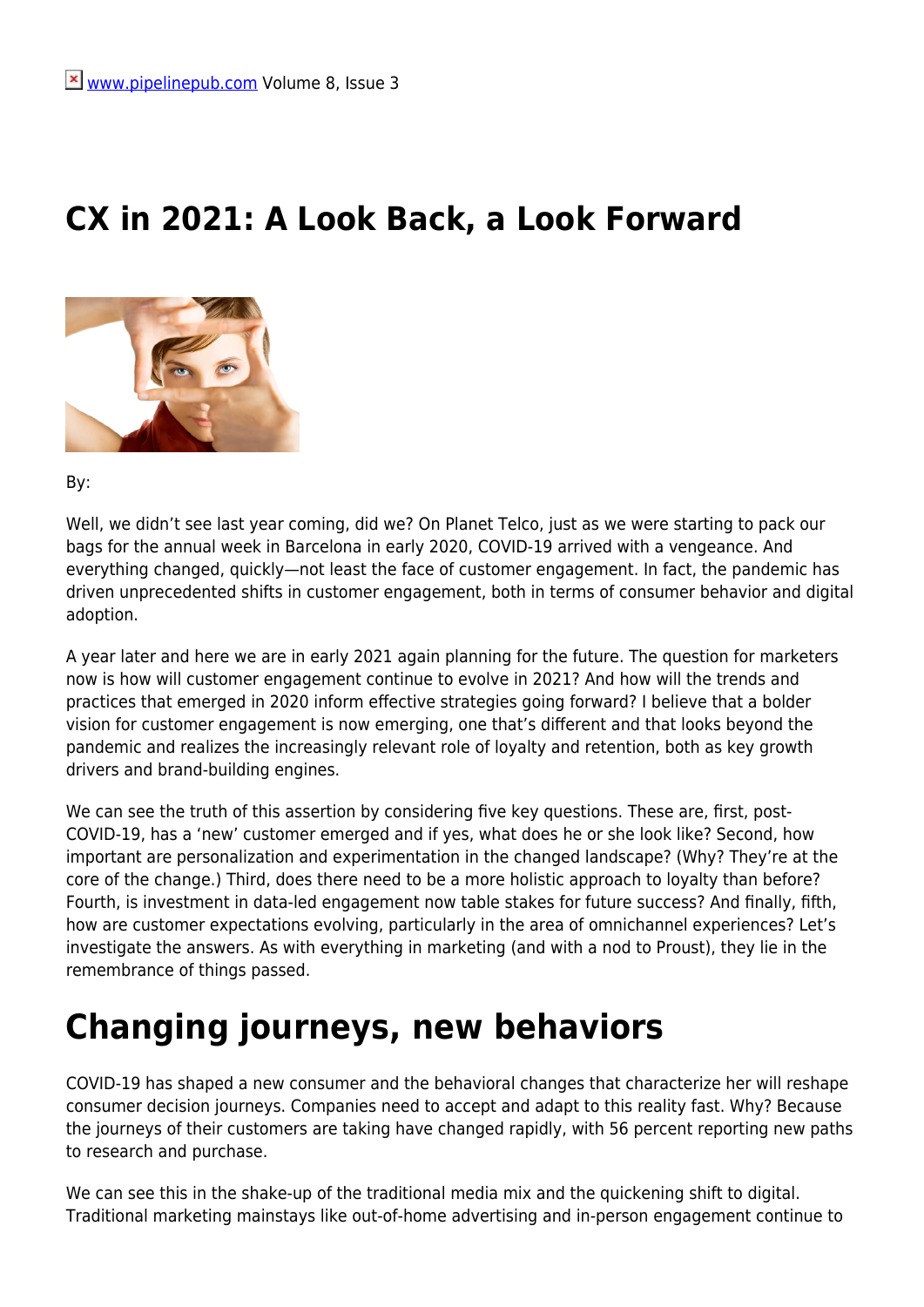decline; TV's comeback in 2020 may only be temporary. Customers have stepped back from the standard needs-hierarchy pyramid: today they are more concerned about basic needs and personal fulfillment than they are about luxuries. Needs are increasingly anchored on physiological health, value, and safety.

These realities are reflected in the changing channel mix, increasingly tilted towards e-commerce. Buying decisions are more deliberate and prioritize different products. Post-COVID, there's been a reduction in personal activities like traveling, visiting malls, attending events, and out-of-home entertainment. All of this means new communication channels. By extension, needs and habits have emerged, for instance streaming, more TV, radio and new ways of using them. This is evident in the [35 percent of Netflix consumption](https://www.mckinsey.com/~/media/McKinsey/Industries/Retail/Our%20Insights/How%20COVID%2019%20is%20changing%20consumer%20behavior%20now%20and%20forever/How-COVID-19-is-changing-consumer-behaviornow-and-forever.pdf) used for educational content.

Gaming's popularity is growing. Segments like digital fitness, learning, and well-being are booming. Telcos must jump onto the digital bandwagon and support it with special propositions (such as lending and installment of phones) without delay.

Analyst firm [Forrester](https://go.forrester.com/press-newsroom/forrester-predictions-2021-digitally-advanced-firms-will-have-a-sustained-advantage-over-their-competitors/) makes this point: "Spend on loyalty and retention marketing will increase by 30 percent as CMOs assert control over the full customer lifecycle. Marketers will reemphasize the value of their loyalty programs and will mature from frequency-based rewards programs to full-fledged loyalty programs. Already, media money is shifting into retention methods such as email, customer service, and to create products that drive growth. We predict that spend on loyalty and retention marketing will increase by 30 percent in 2021."

While the enterprise world will eventually return to a recognizable normal, 2020 cemented the reality that the new normal will be digital. With few exceptions, brands must now view their digital strategy not as a component of marketing, customer service, or product, but as the core driver of customer experience and business growth.

# **Nothing personal?**

With this in mind, personalization should now be a top priority for application leaders working on digital commerce and customer experience. An effective personalization strategy enhances customer experience, leading to reduced costs as well as increased revenue from greater satisfaction, loyalty and advocacy. In the middle of an unavoidable period of digital transformation, the methods of customer engagement have completely changed.

Today, if enterprises want to attract and retain their customers, they must first realize that they can no longer compete on products or price alone; it's too easy for customers to get the same or a similar product at similar prices from multiple suppliers. This means the new competitive battlefield is the customer experience offered, which translates into a requirement for providing a superior experience to that of your competitors. A crucial part of this—and of the overall customer lifecycle—is making the customer buying journey easier and more fulfilling. You can do this by recognizing customers across channels, knowing customers intimately and identifying their needs as early as possible in their journey. Sellers must provide experiences tailored to each individual customer by proactively identifying each customer's unique preferences, needs, context and motivations, in order to serve content that resonates not only in digital stores but also in other channels.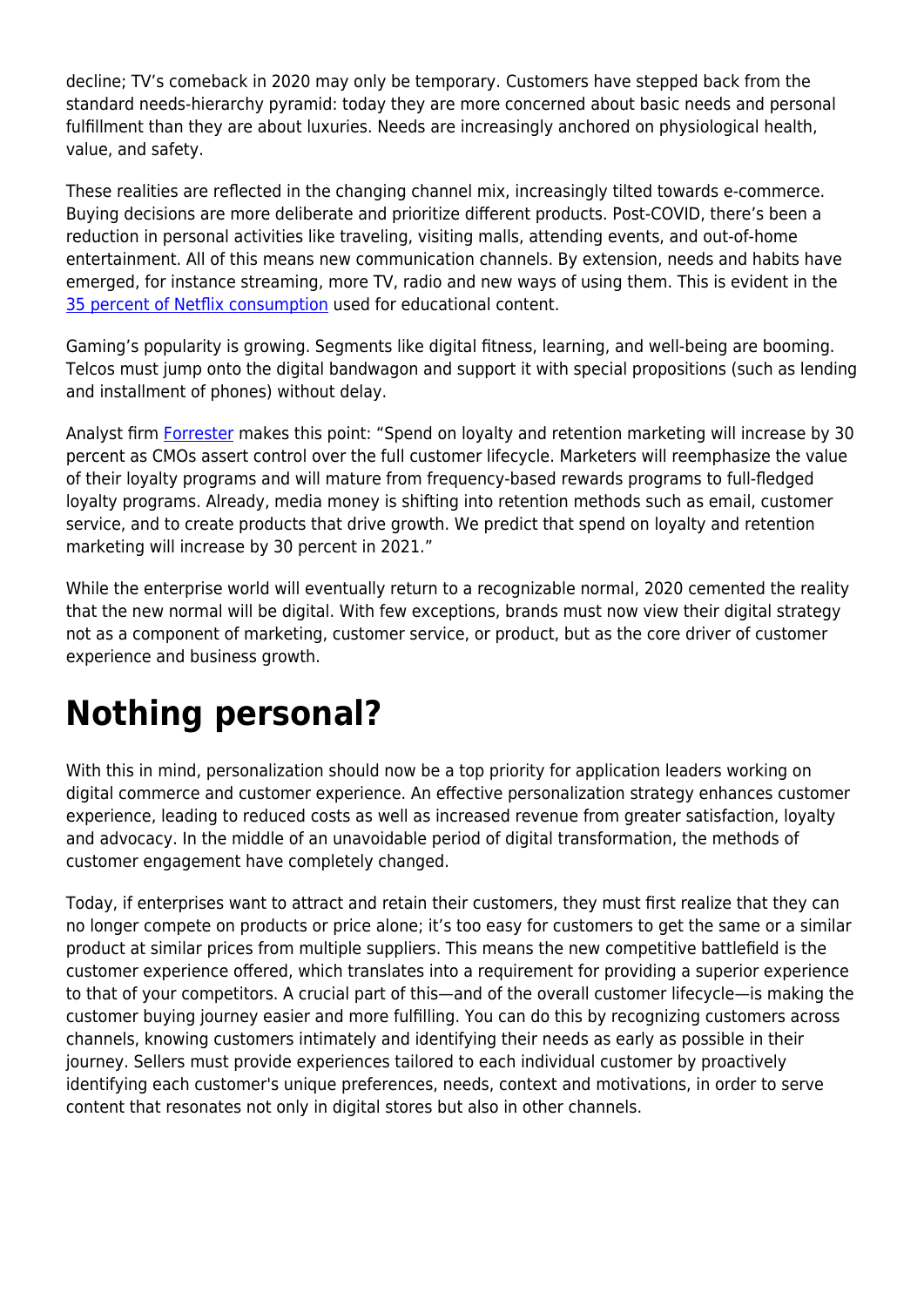



### **Technology drives experience**

How can this be done? First, by using customer data management technologies to deliver better customer experiences. Today's consumer expects a personalized experience wherever they engage with a brand, yet most organizations still cannot deliver one across all channels. Such organizations are often viewed as providing an inferior experience. Multiple ways exist to personalize a customer's experience in the physical and digital worlds and, as these two worlds converge, personalization becomes even more challenging at the same time that it becomes more desirable for customers. The reality is that most organizations have little knowledge or expertise on how to execute a successful digital personalization strategy. They struggle with identifying the right set of metrics to measure positive outcomes. All of this suggests that partnering with marketing, sales and customer service counterparts, application leaders responsible for supporting customer experience and digital commerce technologies now represents a critical step that should lead organizations towards

delivering more personalized experiences to customers. They must drive personalization across the different, appropriate channels; analyze and improve customer-facing processes and touchpoints to create a solid foundation for starting an organization's personalization journey; build or utilize a digital personalization engine for commerce to best personalize digital customer experiences, deploy and monitor metrics for personalization; and work to continually improve customers' experiences.

## **The holistic approach**

In part, all of this drives the need for a new, holistic approach to brand loyalty. Loyalty today means understanding your customers' worldview and motivations, so communications are effective rather than routine. The road to success is paved by four steps. (See Figure 1 on previous page).

First, compete on journeys via consistent, contextual, and real-time personalized experiences across a wide range of touchpoints. Second, be data-led, developing actionable customer profiles informed by multidimensional data points like behavioral, predictive, attitudinal, and needs-based wants. Third, make personalization meaningful, creating a more anticipatory experience that guides behavior based